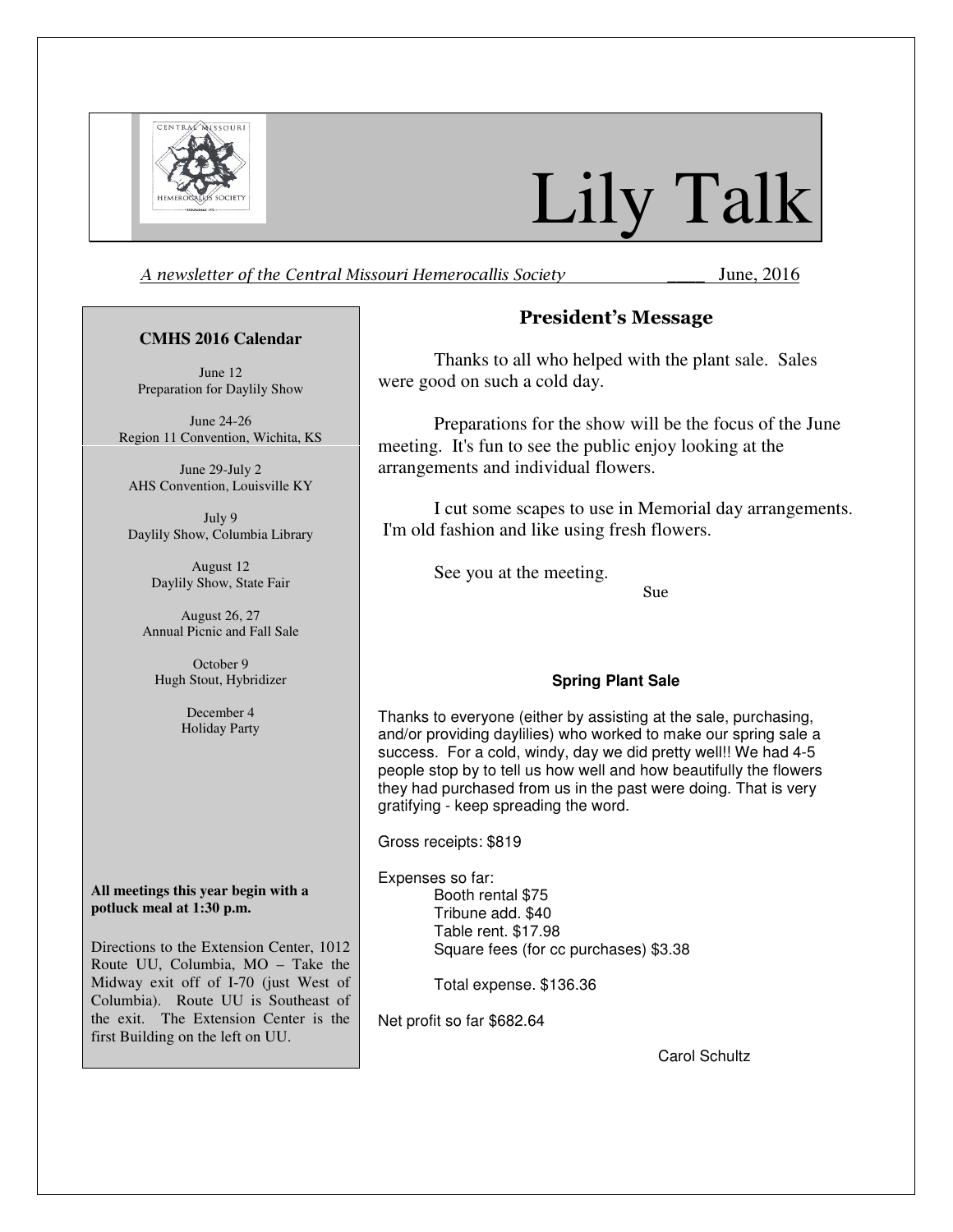## **"Daylily Denizens"**

The show is July 9th at the Columbia Public Library.

Exhibits may be brought to the rear entrance from 8 am to 9:30 am. Late arrivals (after 10 am) will be entered for display only. All entries must be exhibited in clear green bottles furnished by the exhibitor. Entry tags will be available at the meeting or at the show. All entries must pass through classification before being placed.

Judging starts at 10 am. Please check the name of your daylily so there will be less time spent on puzzles at the classification table. Removal is 4-4:45 pm.

Design classes -daylilies must be the predominant flower in all designs.

Section 1: all fresh Eligible for the Tricolor Award Class A. "Deer Candy" An exhibition table type II

- Class B. "Cat Nap" any design type
- Class C. "Leap Frogs" a multi rythmic design
- Section 2. Fresh, dried, and or treated plant material as well as wood may be used Class D. "Bee Line" any type of design.

Demonstrations of Class A and Class C as well as grooming will be given at the club meeting on June 12.

Alice Havard

## **ANNOUNCEMENT**

## **Photo Display/Contest at CMHS flower show June 27, 2015**

Purpose: to further public interest in the beauty of daylilies and to showcase the photographic talent of our members.

Subject: The Wide World of Daylilies - daylilies must be prominent – macro to wide angle: blossom portraits, companion plant pairings, landscapes, nature and daylilies, people and daylilies. Let's show daylilies in life beyond the show table.

Photos: accepting color prints of 8 x 10" size, (may be mounted on foam board) without borders. Push pins will be used to by event organizers secure them to the wall.

Photographer: Members of the clubs sponsoring the show may enter. Name, address and phone on back of photo and a show entry tag for each photo are to be used (with name of cultivar(s) if available). No photographer identification on the photo itself.

Limit: Probably 3-4 entries per member. It is important that you pre-register by emailing Leemer Cernohlavek at: leemer@redbirdhill.com by July 9 with your name and the number of entries you expect to submit. Then I can figure out and confirm with you how many entries per member.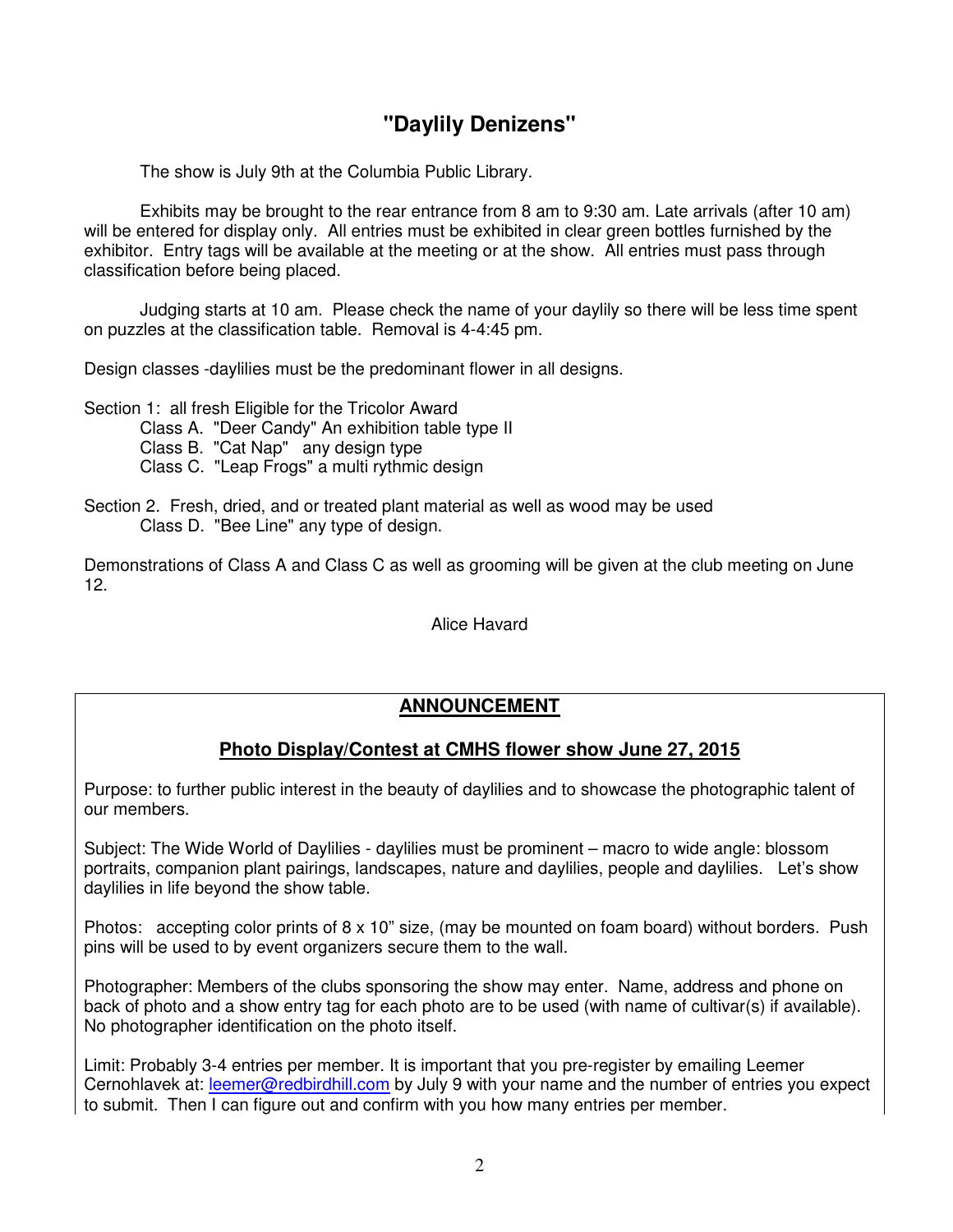Entries will be accepted Sat. morning from 8 to 9:30 am.at the Daniel Boone Regional Library. Photos must remain on display for duration of the show. Pick up will be at the close of the show at 4 pm.

Judging: The visiting public will cast viewer choice votes, which will be tabulated at 3:00 on the day of the show, then announced.

CMHS reserves the right not to display submissions that are found to be unsuitable.

Although care will be taken, CMHS cannot be responsible for loss or damage. Images taken of the photo show may be used in educational or promotional materials of CMHS.

## **Minutes from CMHS Meeting, April 10, 2016**

President Sue McConnell presided over the meeting. There were 23 people in attendance. Sue asked for any corrections or additions to the previous minutes and Treasurer's Report. Carol Schultz stated that the \$116.00 deposited on 2/29/16 should be listed as \$111.00 auction income and \$5.00 membership instead of all membership as shown.

Sue asked for a motion to accept the correction. Patti Waterman made a motion and Nancy Rold seconded the motion. Motion was voted on and passed.

The previous meeting minutes and treasurer's report were accepted as published and corrected.

## **Committee Reports**

#### **Spring Plant Sale**

Charlene Larkin stated that the Spring Plant Sale, Saturday, May 14, would only be at the Columbia Farmer's Market. She has made signs and requested ads to be placed in the Rural Missourian and the Columbia Daily Tribune. Tables would be rented from Lindsey Rentals. She has tag labels that are to be placed on the roots.

Karen Blackmore stated that Sue McConnell has extra blank tag labels from McConnell's Plantland. She suggested that we purchase 3 boxes for our future use at plant sales. She made a motion and Charlene Larkin seconded that we make such a purchase. Motion passed.

#### **Daylily Flower Show**

Alice Havard stated that the Daylily Flower Show would be held on Saturday, July 9 at the Columbia Library. She mentioned that the date was chosen so as not to conflict with national and regional flower shows.

The title of the show will be "Daylily Denizens" in reference to deer and other creatures that affect daylilies. She read a list of assignments to cover all aspects of the show. Patti Waterman stated that she has gotten judges for the show.

Help will be needed in the classification area beginning at 8:00 on the morning of the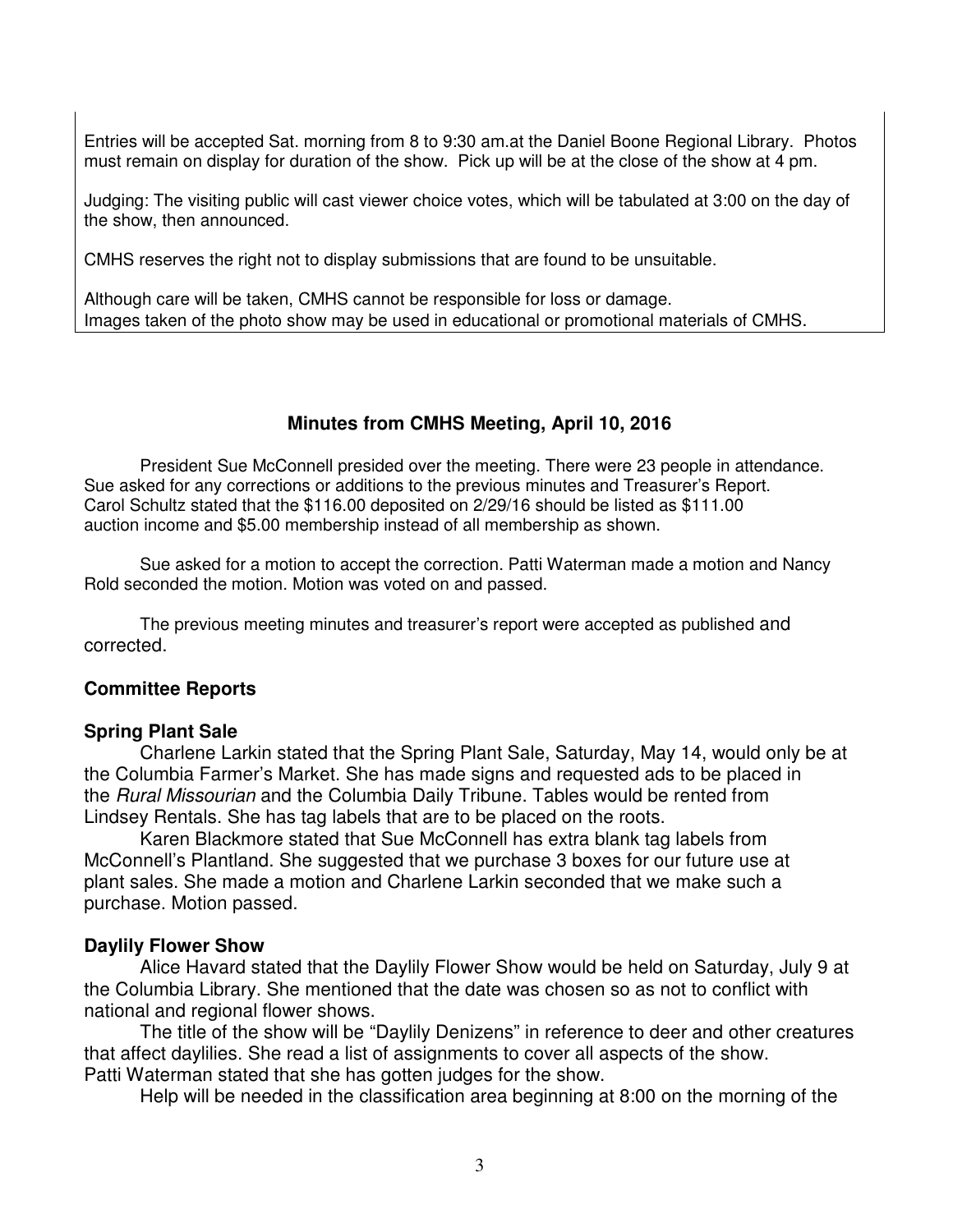show. It was stated that there will be one computer on hand to look up varieties. **Old Business** 

Patti Waterman again brought up the issue of our club holding a regional meeting. Some discussion was held and it was decided that we need to make a decision at the next meeting.

There was discussion of gardens with daylilies that might be available for tours. It was suggested that we use public spaces, i.e., Stephen's Park, Giving Gardens, Jefferson Farms, Bradford Farms, etc, so that we would not have to rely so much on private yards. It was also mentioned that Mizzou Campus is a botanical garden and people might enjoy going there also.

The issue of parking buses for tours was discussed. There could be anywhere from 120 to 180 people going on tours which might create problems at some in some areas. It was mentioned that at some meetings, group tours have been held on Saturday and then a list of private gardens given for individuals to visit individual gardens privately.

Carol Schultz stated that we could save money if we had bus tours only on one day.

#### **New Business**

Carol Schultz mentioned that Jesse Emmons is planning a clean up day at Bradford Farm. Karen Blackmore mentioned that she has a diagram of the daylilies planted there. **Book Sale of Double Daylilies: Twice the Fun** 

Sue McConnell stated that we are required to purchase 10 books as a group. We have requests for only 3 books so the Club will not be making a bulk purchase.

#### **Daylily Drawings for April**

\$100 Charlene Larkin

\$50 Susan Kitchen

It was mentioned that the Iris Society is having a Japanese Iris Show at the Columbia Library on June 11.

## **Program**

Billie Long gave an interesting program on pollinators. She showed Guidelines for Butterfly Gardening. Then she did a presentation of various butterflies, their larva, host plants and food plants.

Meeting was adjourned,

The next meeting will be on Sunday, June 12.

Respectfully submitted,

Rita Gerke, Secretary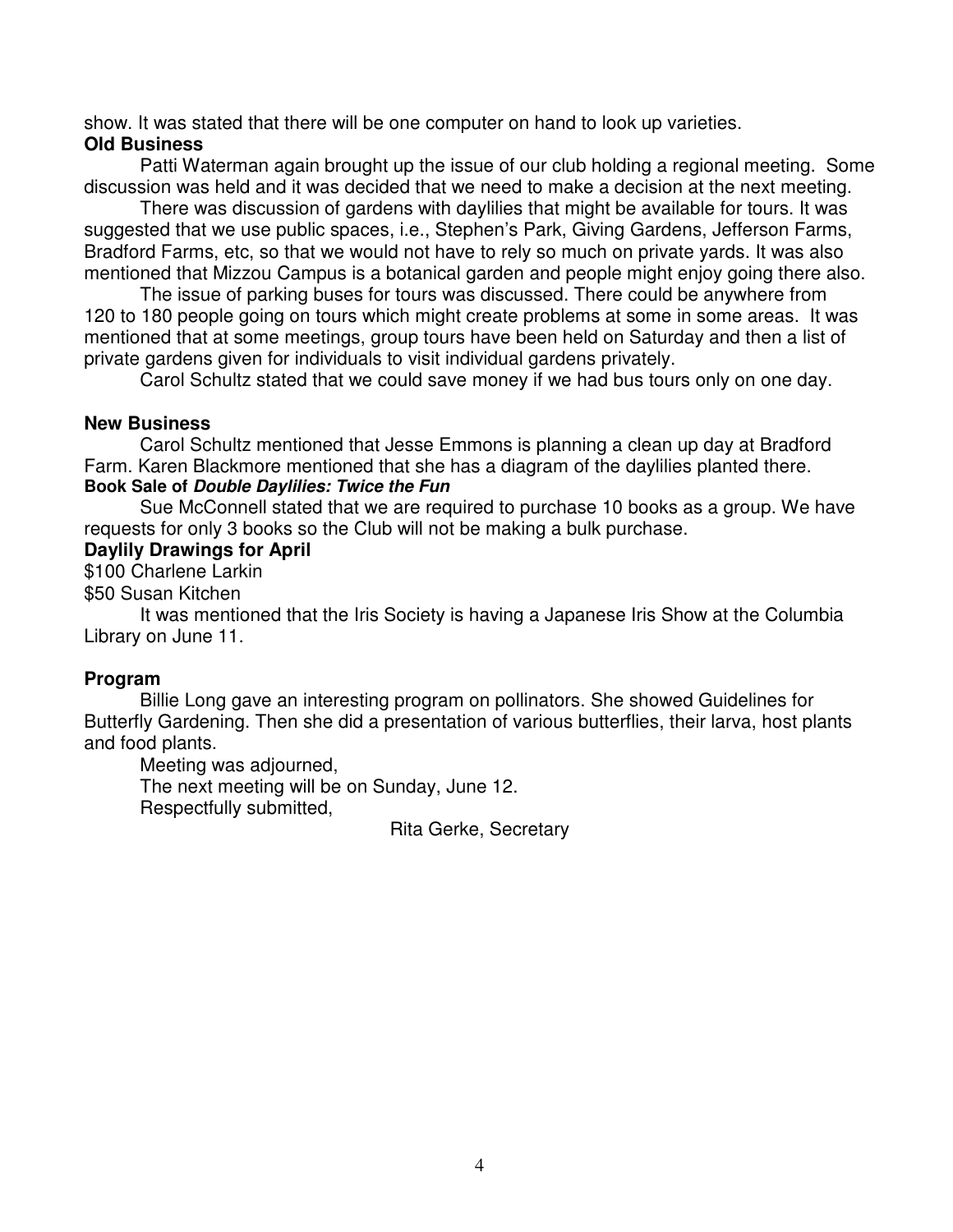## Treasurer's Report 3/1/2016 to 4/30/2016

| Date      | Num        | Description         | Memo                  | Amount   |
|-----------|------------|---------------------|-----------------------|----------|
| 3/31/2016 | EFT.       | <b>Bank Charges</b> | Paper statement       | (3.00)   |
| 4/10/2016 | 1166       | Debbie Nix          | Hospitality           | (4.17)   |
| 4/10/2016 | 1167       | Charlene Larkin     | Hospitality           | (3.62)   |
| 4/10/2016 | 1168       | Rita Gerke          | Postage               | (4.41)   |
| 4/10/2016 | 1169       | Charlie Blackmore   | <b>April Meetintg</b> | (100.00) |
| 4/10/2016 | 1170       | Void                |                       |          |
| 4/10/2016 | 1171       | Cash                | Cash for sale         | (200.00) |
| 4/20/2016 | <b>DEP</b> | Membership"s        |                       | 35.00    |
| 4/29/2016 | EFT.       | <b>Bank Charge</b>  | Paper Statement       | (3.00)   |

| 4/30/2016                       | <b>BALANCE</b> | 1,396.64 |
|---------------------------------|----------------|----------|
| Certificate of Deposit (matures |                |          |
| 9/14/17                         |                | 5,057.85 |

NET

 $\overline{\phantom{a}}$ 

TOTAL 6,454.49